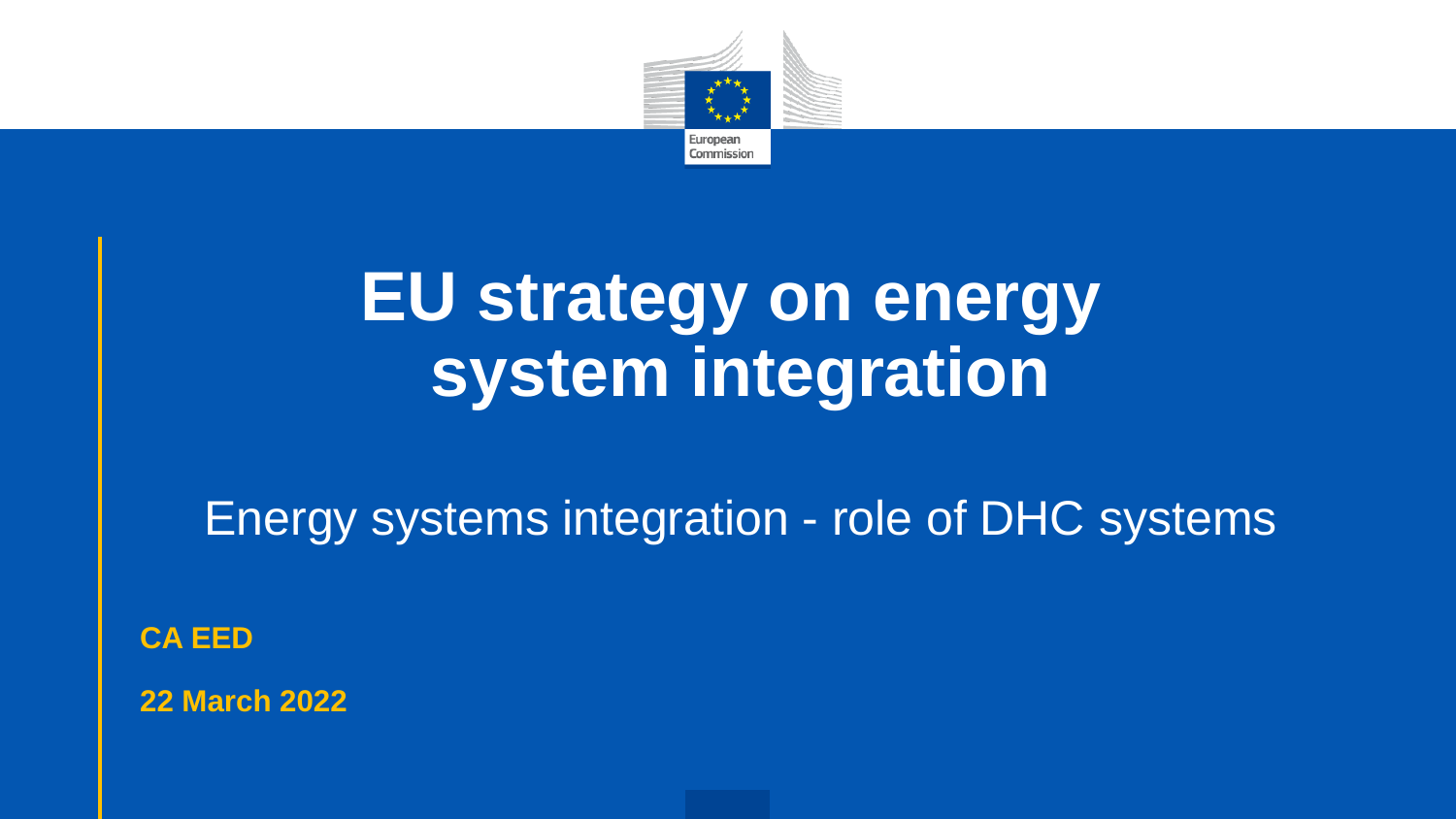#### **The Energy System Integration Strategy [COM(2020) 299 final]**



**+**

**Consumers** can choose the best clean option for their needs

**Infrastructure** is planned in an integrated way, looking jointly at gas, electricity, heat and hydrogen

**Digitalisation** fully enables a smarter system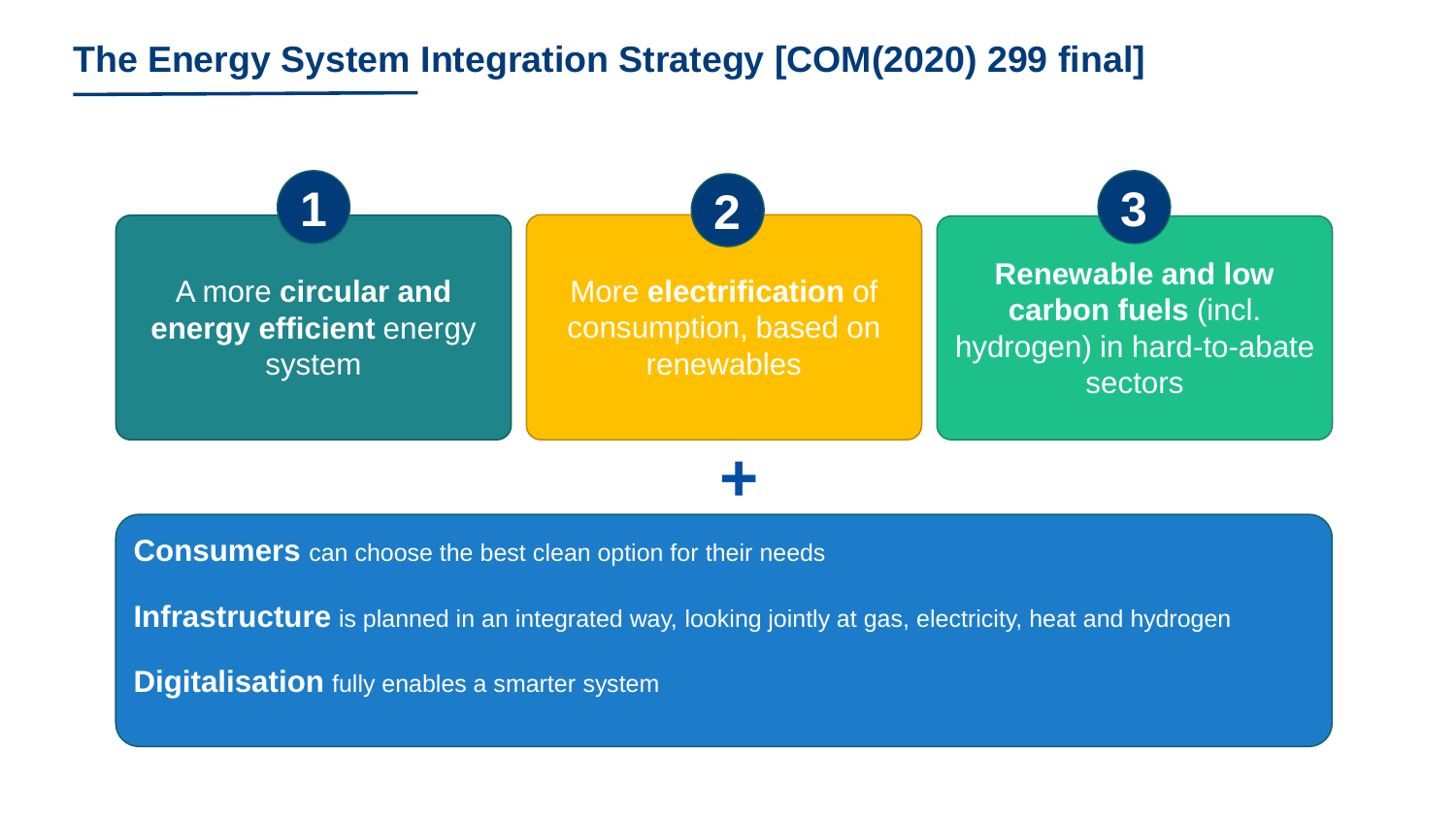### Key links with the district heating

- Revise regulatory framework for the reuse of waste heat from industry and data centres (RED / EED):
	- Facilitate the reuse of waste heat from industrial sites and data centres, through strengthened requirements for connection to district heating networks, energy performance accounting and contractual frameworks
	- Accelerate investment in smart, highly-efficient, renewables-based district heating and cooling networks, if appropriate by
		- proposing stronger obligations through the revision of the EED and RED
		- financing of flagship projects

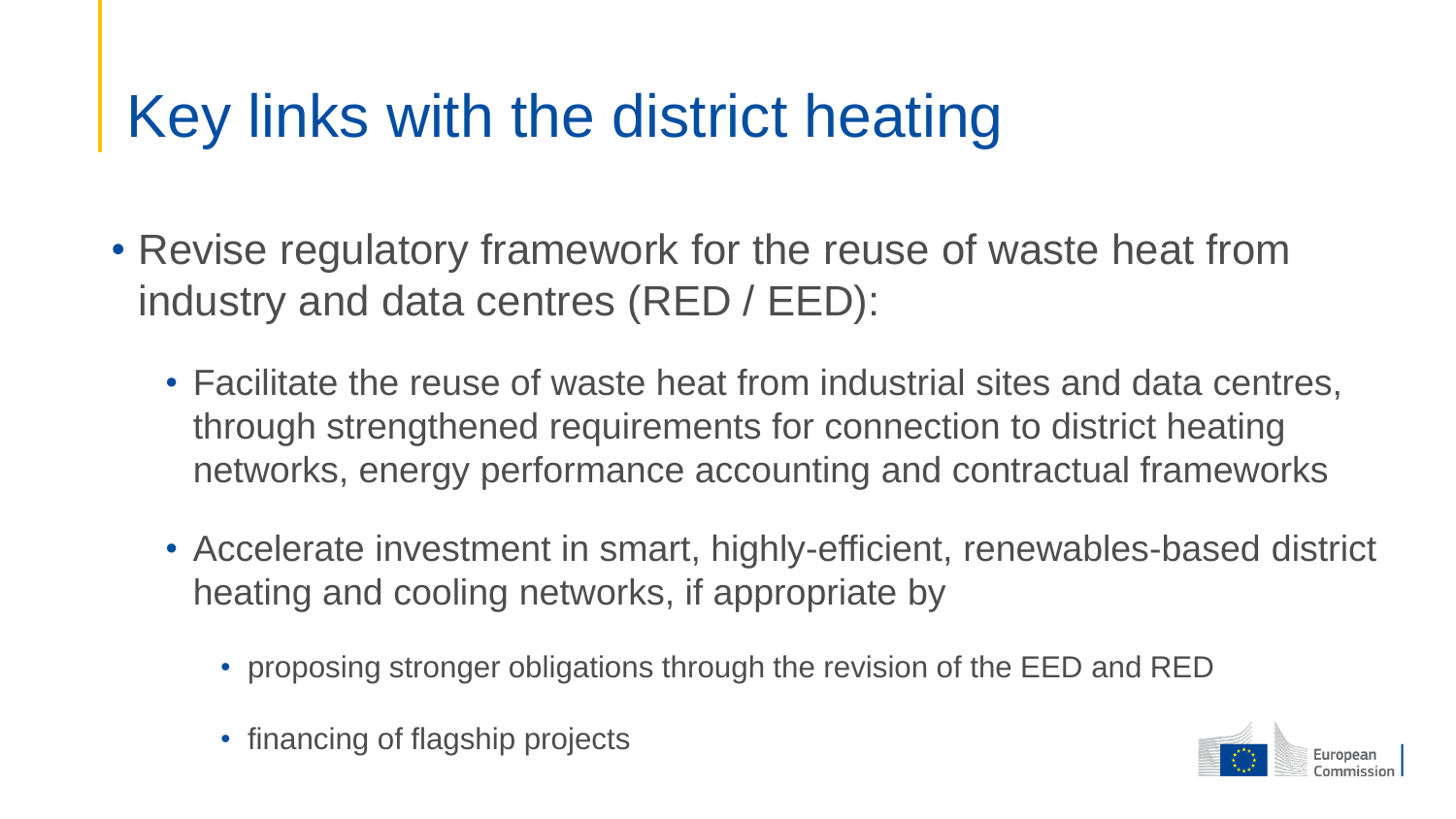#### EED public consultation

3.16 What was the impact in your country of the requirement to carry out a cost-benefit analysis under Article 14(5) in the following areas?

| 199 responses | It increased energy efficiency of energy supply                | 40       |                                | 30 | 21 |
|---------------|----------------------------------------------------------------|----------|--------------------------------|----|----|
|               |                                                                |          |                                |    |    |
|               | It increased energy efficiency of heating and cooling networks | 10       | 26                             | 34 | 24 |
|               | High-efficiency cogeneration was more often deployed           | 31<br>12 |                                | 28 | 17 |
|               | Efficient district heating and cooling was more often deployed | 13       | 20                             | 32 | 24 |
|               |                                                                |          |                                |    |    |
|               | Increased reuse of waste heat from industry                    | 8        | 24                             | 30 | 25 |
|               | It increased reuse of waste heat from services (including ICT) | 9        | 24                             |    | 34 |
|               | $\blacksquare$ High<br>$\blacksquare$ Very high                | Moderate | $\blacksquare$ Very low<br>Low |    |    |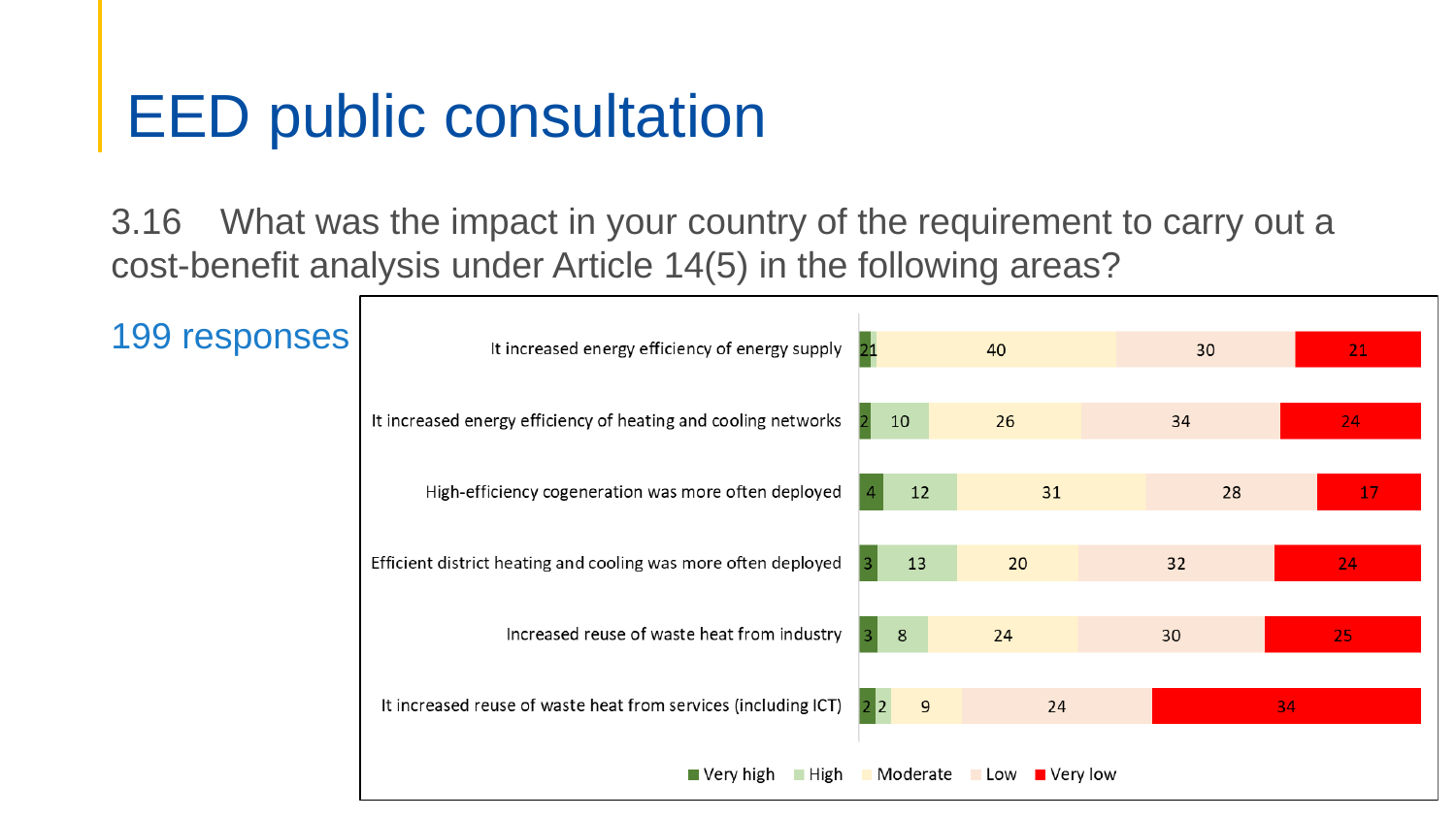#### EED public consultation

3.17 Given that additional energy efficiency efforts are needed, how could Article 14 and related Annexes and definitions (Article 2) be made more effective? To what extent do you agree that the following measures should be implemented? (224 responses)

| Minimum requirements for efficient district heating and cooling should be<br>strengthened                                             | 19<br>28 |  | 15 | 30 |    | 31 |    | 36 |    |
|---------------------------------------------------------------------------------------------------------------------------------------|----------|--|----|----|----|----|----|----|----|
| Minimum requirements for efficient district heating and cooling should be<br>established separately for networks and generation units | 42       |  | 20 | 11 | 14 | 28 |    | 26 |    |
| Minimum requirements for high-efficiency cogeneration should be<br>strengthened                                                       | 42       |  | 35 | 12 |    | 28 |    | 26 | 19 |
| Minimum requirements for high-efficiency cogeneration using fossil fuels<br>should be stricter                                        | 35       |  | 38 |    | 20 | 13 | 16 |    | 32 |
| <b>1</b> (strongly disagree) <b>12 13 14 15 16</b> (strongly agree)                                                                   |          |  |    |    |    |    |    |    |    |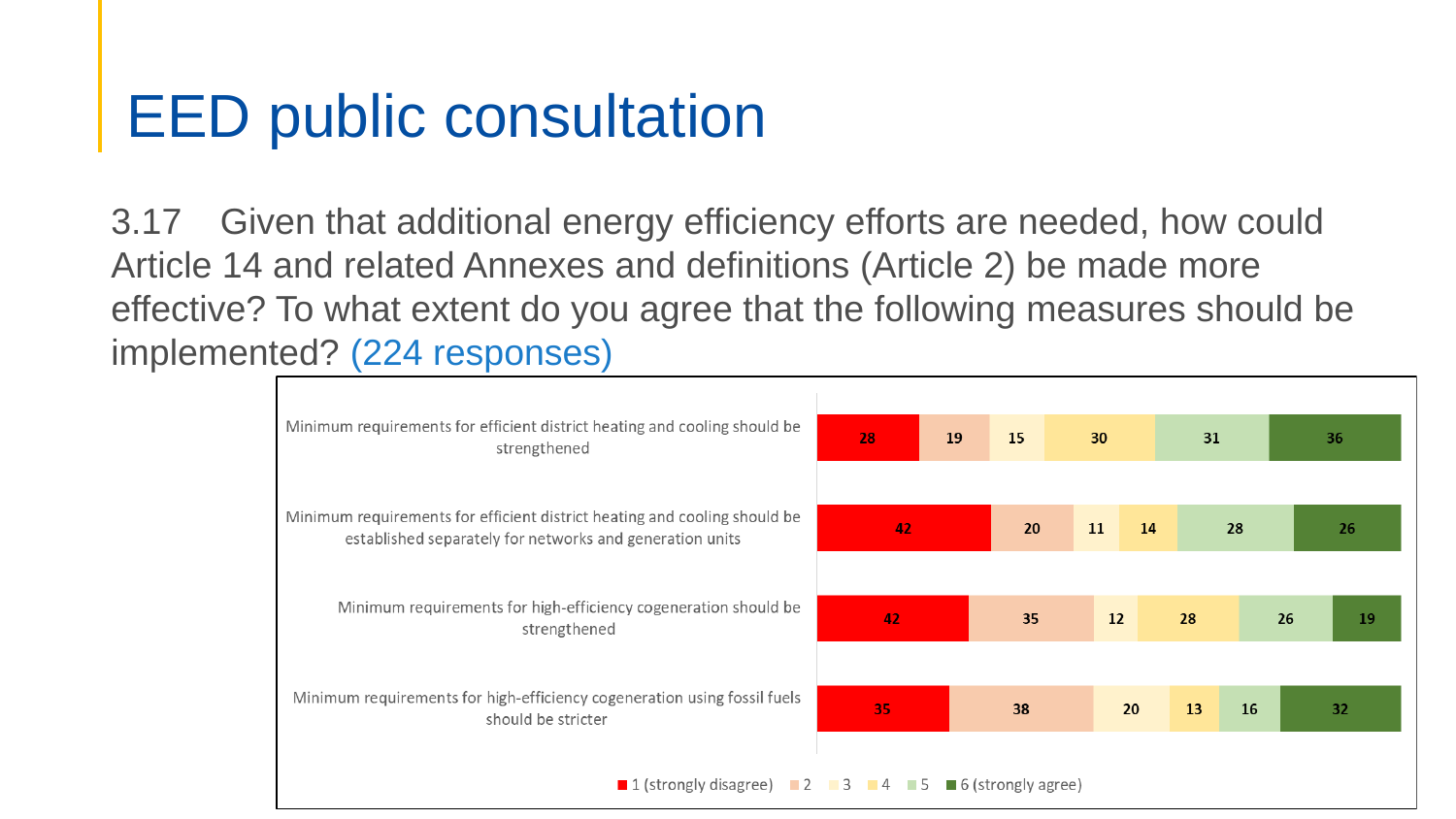### System integration in the EED recast proposal

- Revised definition for the efficient district heating and cooling
- Cost-benefit analyses in Article 24(4)
	- Lowering the thresholds from 20 MW to 5 MW
	- Extension of the requirement to data centres above 1 MW
	- Requiring cost-benefit analyses from nuclear facilities
- Collecting information on cost-benefit analyses in Article 24(9)

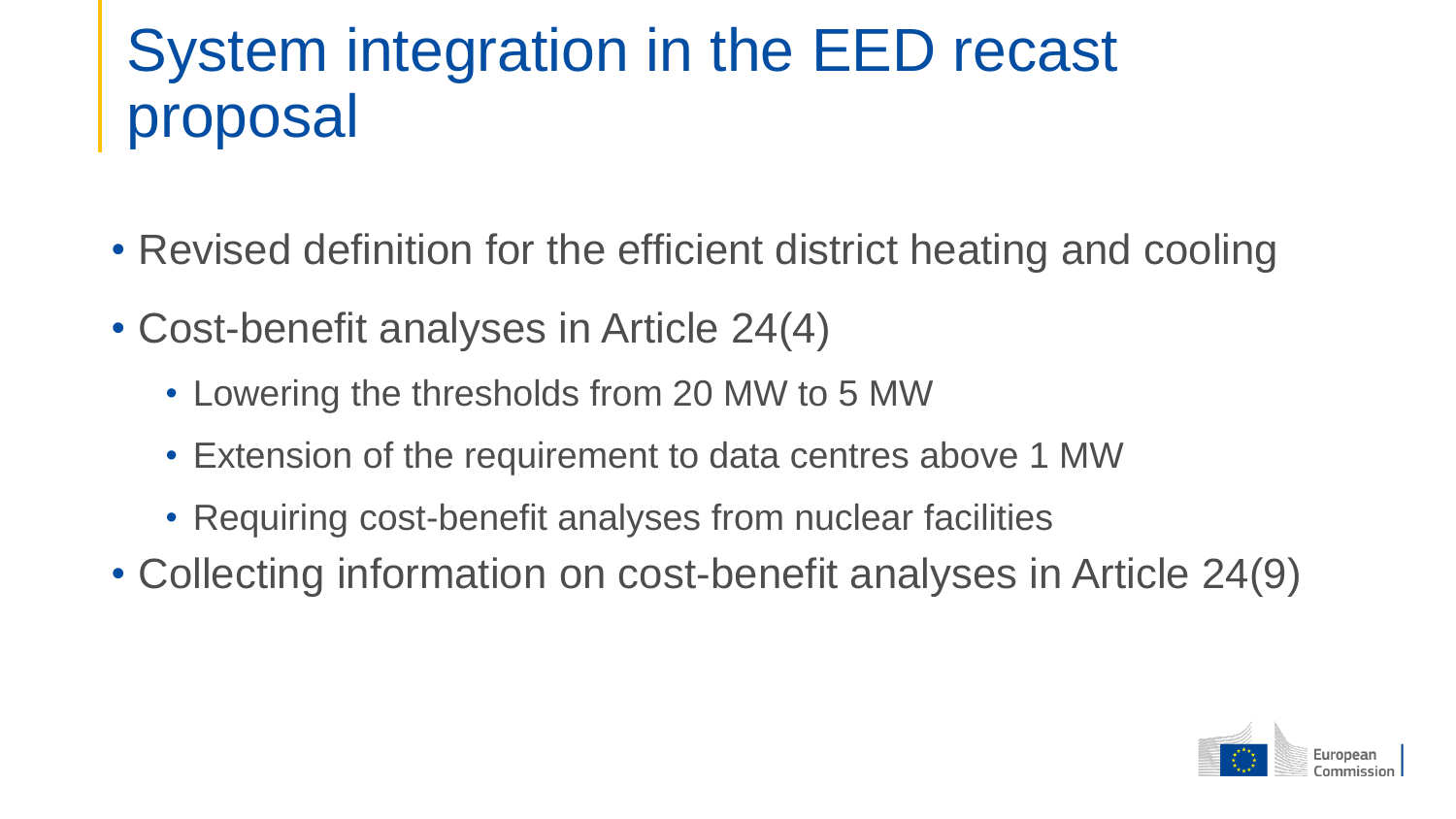#### **System integration aspects in Comprehensive Assessments**

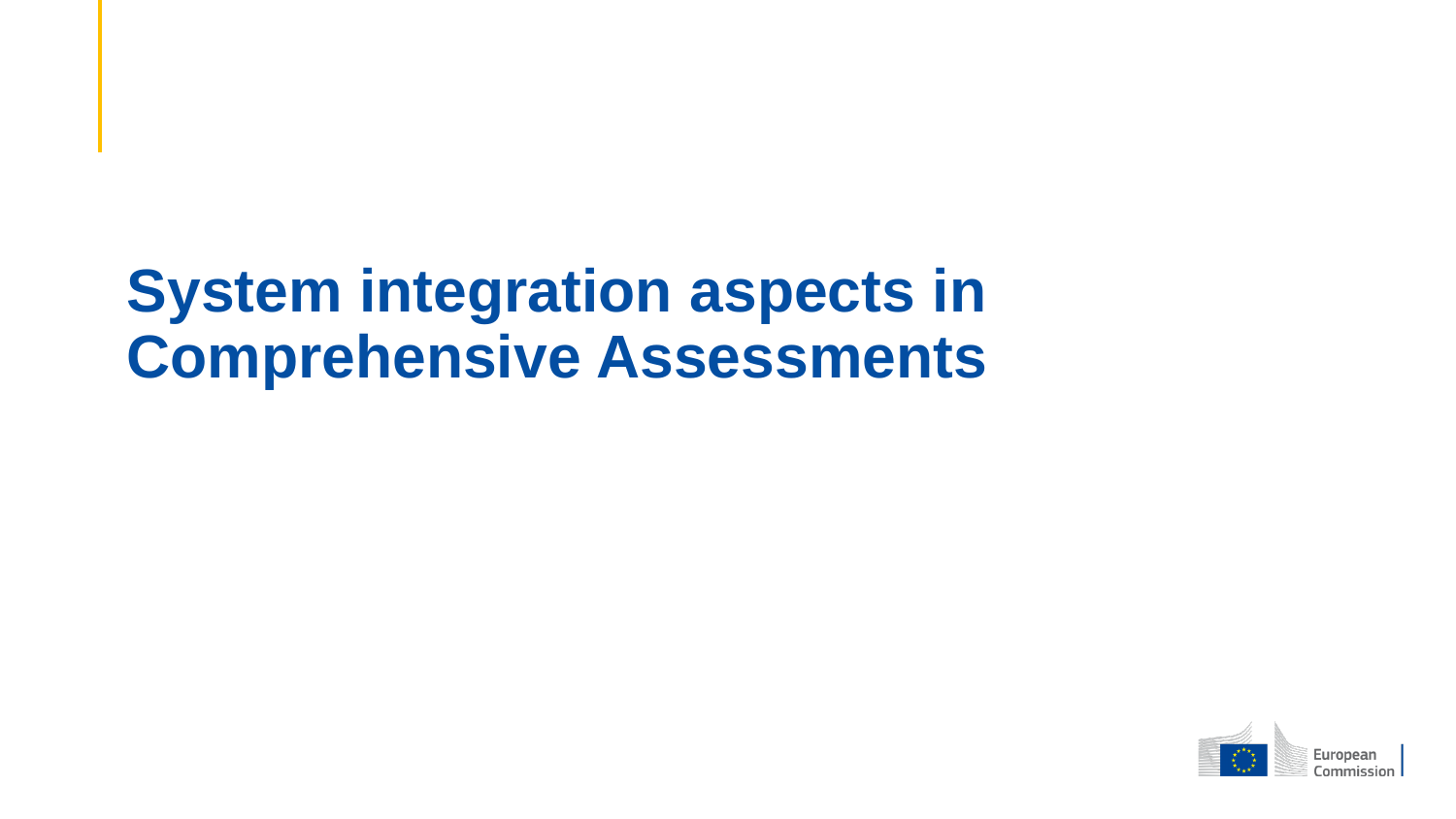#### Heat supply sources analysed

|                                 | <b>Biomass</b> | <b>Biogas</b> | <b>Ambient</b> | Geothermal | <b>Solar heat</b> | <b>Municipal</b><br>waste | <b>Waste heat</b> | <b>CHP</b> |
|---------------------------------|----------------|---------------|----------------|------------|-------------------|---------------------------|-------------------|------------|
| <b>Austria</b>                  |                |               |                |            |                   |                           |                   |            |
| <b>Belgium</b>                  |                |               |                |            |                   |                           |                   |            |
| <b>Bulgaria</b>                 |                |               |                |            |                   |                           |                   |            |
| <b>Croatia</b>                  |                |               |                |            |                   |                           |                   |            |
| <b>Cyprus</b>                   |                |               |                |            |                   |                           |                   |            |
| Czech rep.                      |                |               |                |            |                   |                           |                   |            |
| <b>Denmark</b>                  |                |               |                |            |                   |                           |                   |            |
| <b>Estonia</b>                  |                |               |                |            |                   |                           |                   |            |
| <b>Finland</b>                  |                |               |                |            |                   |                           |                   |            |
| <b>France</b>                   |                |               |                |            |                   |                           |                   |            |
| <b>Germany</b><br><b>Greece</b> |                |               |                |            |                   |                           |                   |            |
| <b>Hungary</b>                  |                |               |                |            |                   |                           |                   |            |
| <b>Ireland</b>                  |                |               |                |            |                   |                           |                   |            |
| Italy                           |                |               |                |            |                   |                           |                   |            |
| Latvia                          |                |               |                |            |                   |                           |                   |            |
| Lithuania                       |                |               |                |            |                   |                           |                   |            |
| <b>Luxembourg</b>               |                |               |                |            |                   |                           |                   |            |
| <b>Malta</b>                    |                |               |                |            |                   |                           |                   |            |
| <b>Netherlands</b>              |                |               |                |            |                   |                           |                   |            |
| <b>Poland</b>                   |                |               |                |            |                   |                           |                   |            |
| Portugal                        |                |               |                |            |                   |                           |                   |            |
| Romania                         |                |               |                |            |                   |                           |                   |            |
| <b>Slovakia</b>                 |                |               |                |            |                   |                           |                   |            |
| Slovenia                        |                |               |                |            |                   |                           |                   |            |
| <b>Spain</b>                    |                |               |                |            |                   |                           |                   |            |
| <b>Sweden</b>                   |                |               |                |            |                   |                           |                   |            |

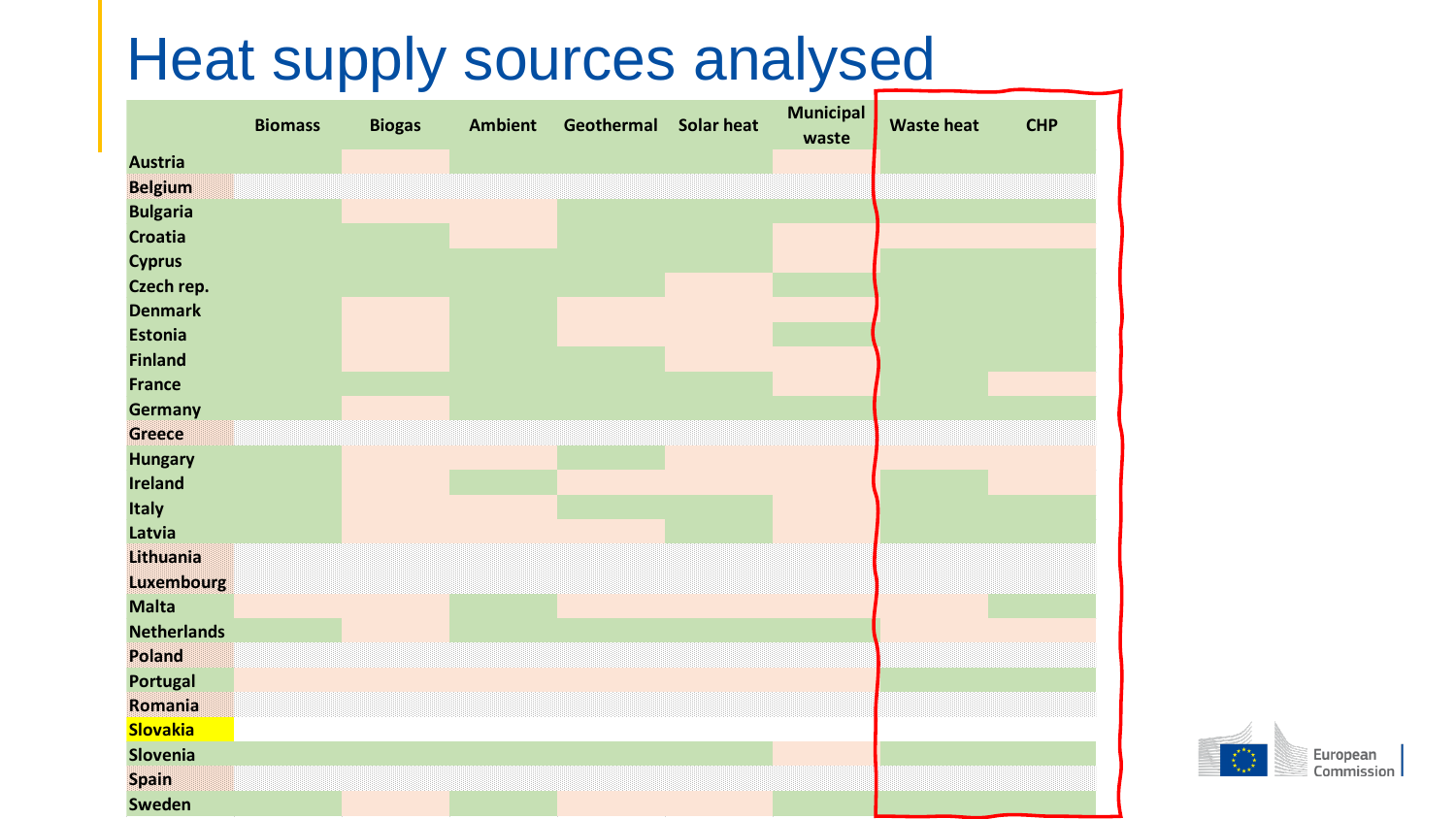- Large potential identified in AT, FR, IT and DE
- Other countries identify limited potential



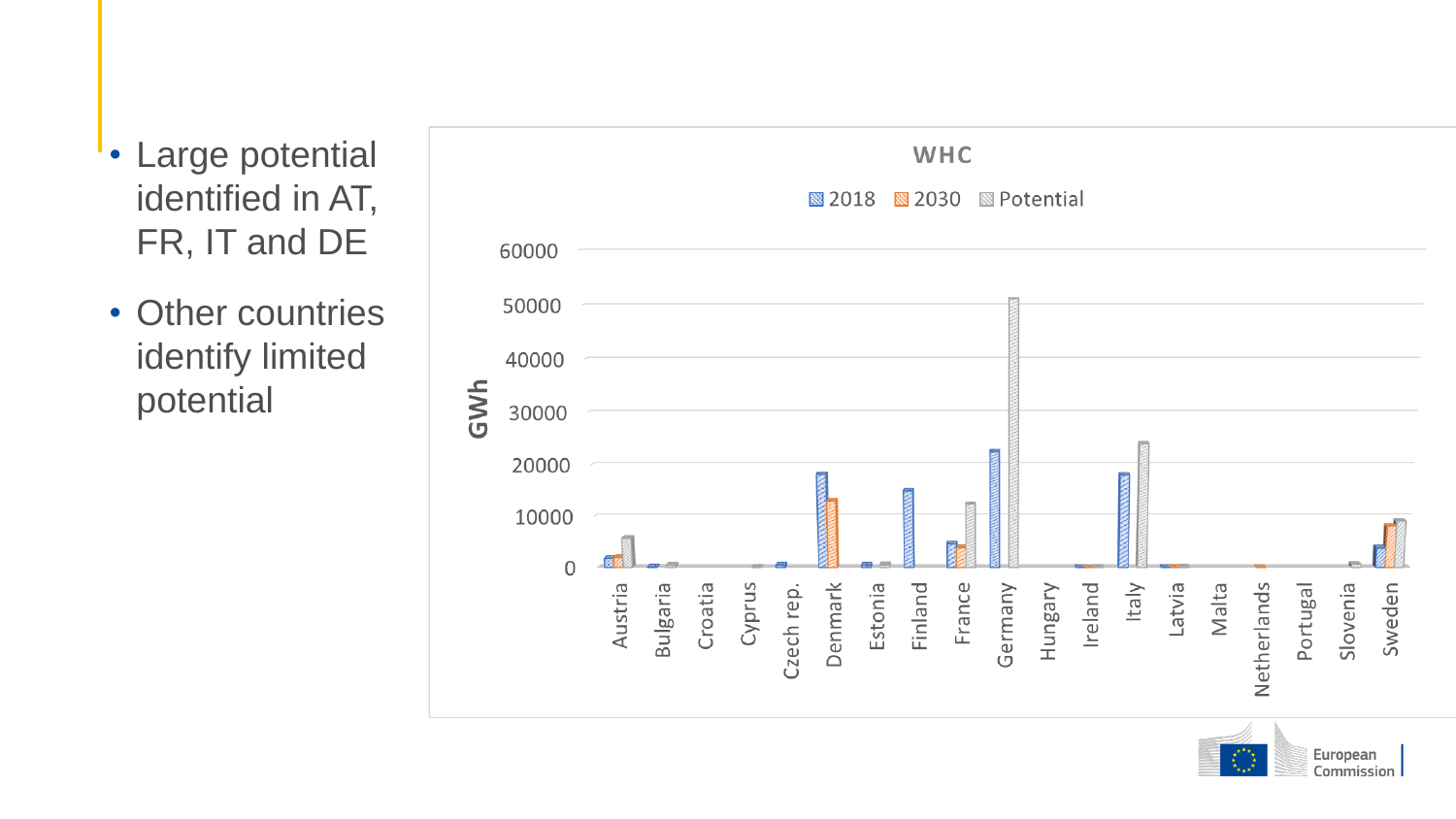• Potential can meet a significant share of DHC FEC in AT, FR, DE, SI, and SE > 20%